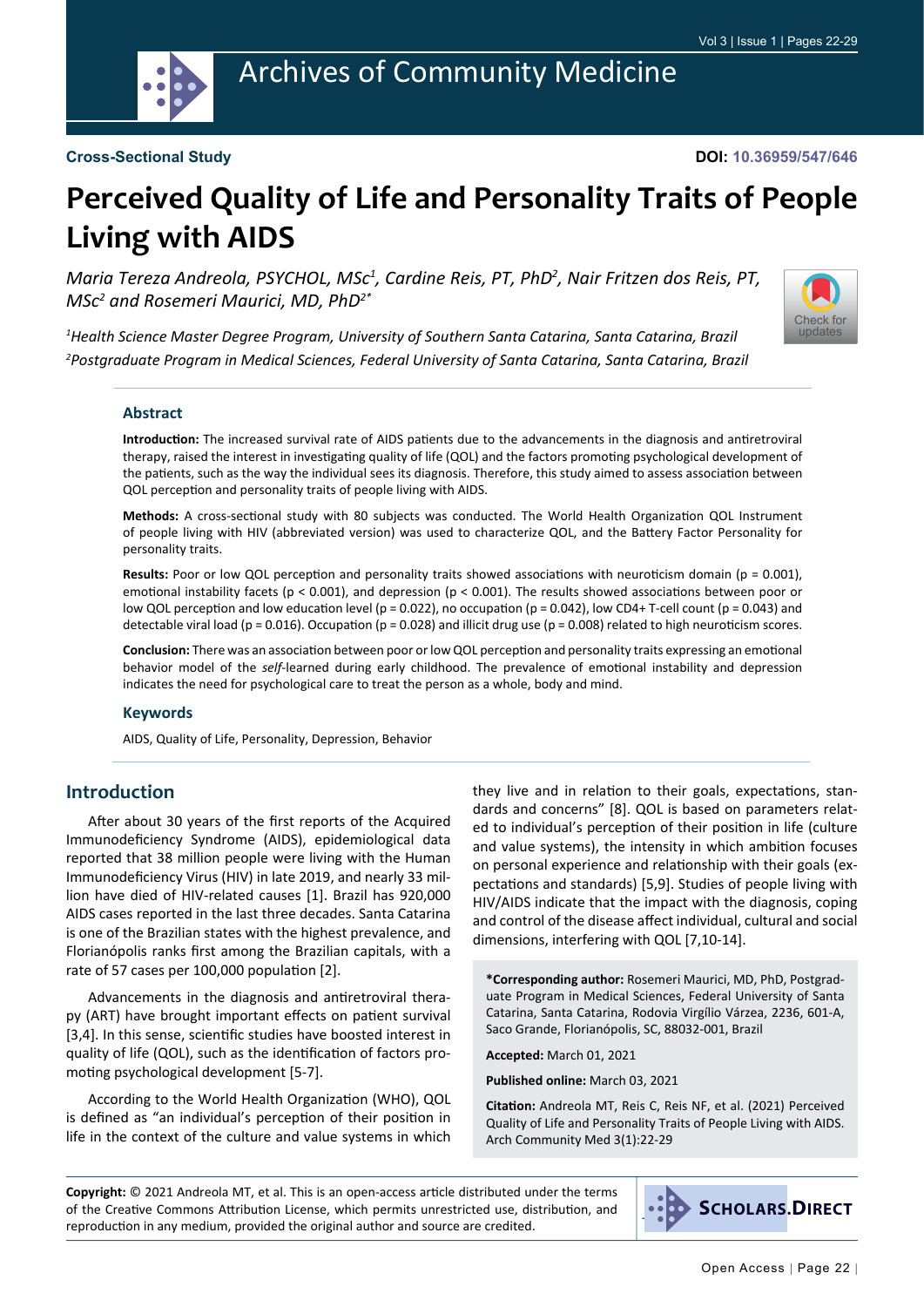Calman [9] defines QOL as the gap between expectations and achievements, emphasizing the importance of personal development. Personality and culture in which the individual is embedded are important factors in the "decision" to increase the achievements or decrease the expectations [5].

In the personality development process, which is constructed by people throughout their lives in interaction with the environment, the *self* is the categorical determinant [15,16]. Starting from their first and key relationships with the environment, the individuals learn and assimilate emotional and behavioral models which can turn permanent over time [17,18]. The way the individual sees the diagnosis depends on previous psychological dynamics, and this is driven by an affective-emotional character developed during childhood [19].

This study was intended to assess the association between QOL and personality traits of people living with AIDS.

## **Methods**

#### **Design and setting of the study**

This cross-sectional study was conducted between August and December 2012, at the Nereu Ramos Hospital, which provides recognized expertise in pulmonology and infectious disease in the State of Santa Catarina, Brazil. The study was approved by the Human Research Ethics Committee of the University of Southern Santa Catarina (approval number 12.156.4.01.III). All patients provided written informed consent prior to enrollment in the study.

#### **Characteristics of participants**

Out of the total of 350 individuals diagnosed with AIDS, 80 consenting subjects aged over 18 years participated in the study. Those who presented severe cognitive impairment and illiterates would be excluded, but it didn´t happen.

#### **Data Collection**

Data collection was conducted in a private room, preserving the privacy of the participants. The administration of data collection tools lasted about one hour.

The calibration of the two interviewers was performed by the researchers in a one-week period prior to the field investigation, consisting of theoretical review and adequacy of the tools and methods. A pilot study with 10 subjects was conducted, which was later included in the study sample.

The assessment of QOL was performed by using the World Health Organization Quality of Life-HIV Bref (WHOQOL-HIV Bref) validated in Brazil [5,20]. It includes six domain scores: Physical, psychological, level of independence, social relations, environment and spirituality/religiousness/personal beliefs [20]. The overall score of each domain, ranging between 4 and 20, it was calculated by using equations suggested by the WHO, which reflect the best and worst states of QOL [21]. The participants were categorized into three QOL domain score levels: Low, between 4 and 9.9; intermediate, between 10 and 14.9; and high, between 15 and 20 [22,23].

The Battery Factor Personality (BFP) is a psychometric

instrument of personality assessment that identified the personality traits. It is based on the big five factors model of personality: Neuroticism, extraversion, agreeableness, consciousness and openness [14]. In order to interpret the results, the following score ranges by BFP were used: Very low (up to 14), low (15-29), medium (30-70), high (71-85) and very high (greater than 85). The low, very low and intermediate score ranges were named Group A, and the high and very high score ranges were named Group B [14].

The clinical, blood tests and demographic data were recorded on specific forms and were collected from medical records and participant information. The WHOQOL-HIV Bref and BFP were self-administered.

#### **Data Analysis**

The Excel® software was used to store the data, which was then exported to SPSS 21.0®. Quantitative variables were summarized as minimum, maximum, mean and standard deviation. Nominal variables were summarized as absolute numbers and percentages. The association between QOL and personality traits was evaluated by using the chi-square test or Fisher's exact test, where appropriate. The association between neuroticism, QOL and numeric variables was evaluated by using the Student's t-test. For all the analyses, p-value of less than 0.05 were considered statistically significant.

## **Results**

Of the surveyed subjects, 65% were male. Mean age was 46 ± 8.8 years, ranging from 22 years to 61 years. Most participants (33.8%) had completed high school, and 57.5% were living without a steady partner. Out of the participants, 57.5% had no current occupation, being out of the labor market for 5.65  $\pm$  4.74 years, in average, with a minimum of 1 year and a maximum of 16 years. Regarding the household income, 25% earned up to one minimum wage (BRL 678.00), and 75% earned more than a minimum wage.

The mean elapsed time since HIV diagnosis was  $9.34 \pm$ 6.77 years, ranging from one year minimum and 32 years maximum. The median HIV viral load was  $10,204 \pm 28,587$ copies. Viral load was undetectable in 76.2% of cases. Out of the participants, 65% reported the presence of comorbidities and, of these, 41.2% had hepatitis. With regard to drug abuse, 16.2% reported the use of illicit drugs, 18.8% stated that they were former drug users, and 65% reported that they did not do drugs.

QOL scores revealed that 5% were in the low level position, 55% were in the intermediate level position, and 40% were in the high level position. BFP questionnaire results revealed that 63.8% had high and very high scores in the Neuroticism factor, and 55% had low and very low scores in the Openness factor. A comparison between the BFP and QOL scores showed a significant relationship between poor or low perception of QOL and personality traits in the Neuroticism factor ( $p = 0.001$ ), and in the facets of emotional instability ( $p$ )  $<$  0.001), depression (p  $<$  0.001), communication (p = 0.002), dynamism ( $p = 0.010$ ), and social interaction ( $p = 0.043$ ) ([Ta](#page-2-0)[ble 1\)](#page-2-0).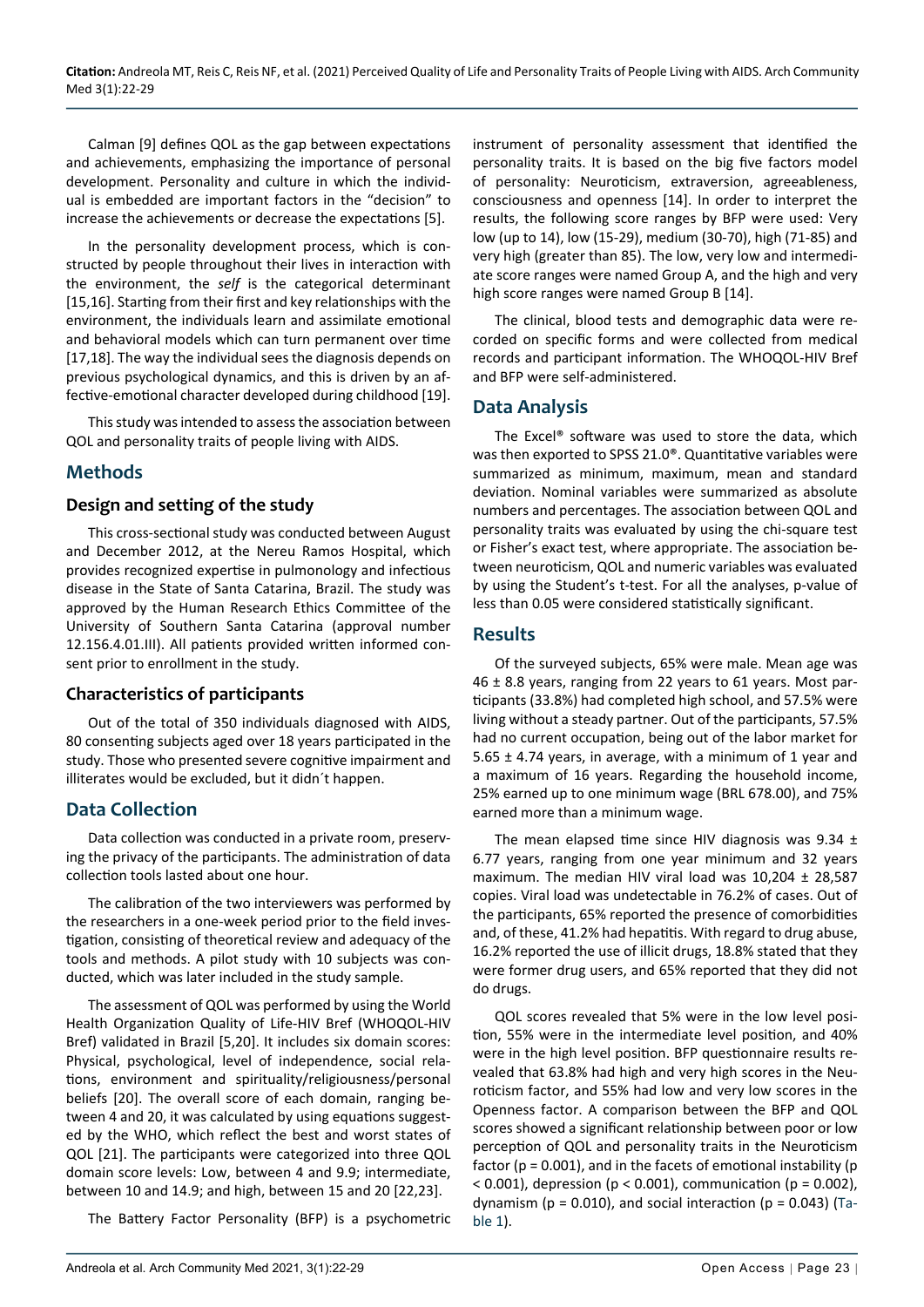| <b>Quality of Life</b>            |                                          |                          |                           |  |
|-----------------------------------|------------------------------------------|--------------------------|---------------------------|--|
| <b>Battery Factor Personality</b> | Low and Intermediate Level Position n(%) | High Level Position n(%) | $\boldsymbol{\mathsf{p}}$ |  |
| Neuroticism                       |                                          |                          |                           |  |
| Group A*                          | 10 (20.8)                                | 19 (59.4)                | 0.001                     |  |
| Group B**                         | 38 (79.2)                                | 13 (40.6)                |                           |  |
| Vulnerability                     |                                          |                          |                           |  |
| Group A                           | 18 (37.5)                                | 18 (56.3)                | 0.099                     |  |
| Group B                           | 30 (62.5)                                | 14 (43.7)                |                           |  |
| Emotional instability             |                                          |                          |                           |  |
| Group A                           | 11 (22.9)                                | 22 (68.7)                | < 0.001                   |  |
| Group B                           | 37(77.1)                                 | 10 (31.3)                |                           |  |
|                                   |                                          |                          |                           |  |
| Passivity/Lack of energy          |                                          |                          |                           |  |
| Group A<br>Group B                | 21 (43.8)<br>27 (56.2)                   | 20 (62.5)<br>12 (37.5)   | 0.1                       |  |
|                                   |                                          |                          |                           |  |
| Depression                        |                                          |                          |                           |  |
| Group A                           | 5(10.4)                                  | 20 (62.5)                | < 0.001                   |  |
| Group B                           | 43 (89.6)                                | 12 (37.5)                |                           |  |
| <b>Extraversion</b>               |                                          |                          |                           |  |
| Group A                           | 32 (66.7)                                | 16 (50.0)                |                           |  |
| Group B                           | 16 (33.3)                                | 16 (50.0)                | 0.136                     |  |
| Communication                     |                                          |                          |                           |  |
| Group A                           | 42 (87.5)                                | 18 (56.3)                | 0.002                     |  |
| Group B                           | 6(12.5)                                  | 14 (43.7)                |                           |  |
| Assertiveness                     |                                          |                          |                           |  |
| Group A                           | 28 (58.3)                                | 23 (71.9)                | 0.217                     |  |
| Group B                           | 20 (41.7)                                | 9(28.1)                  |                           |  |
| Dynamism                          |                                          |                          |                           |  |
| Group A                           | 32 (66.7)                                | 12 (37.5)                | 0.01                      |  |
| Group B                           | 16 (33.3)                                | 20 (62.5)                |                           |  |
|                                   |                                          |                          |                           |  |
| Social interactions               | 33 (68.8)                                |                          | 0.043                     |  |
| Group A<br>Group B                | 15 (31.2)                                | 15 (46.9)<br>17(53.1)    |                           |  |
|                                   |                                          |                          |                           |  |
| Socialization                     |                                          |                          |                           |  |
| Group A                           | 37(77.1)                                 | 22 (68.8)                | 0.407                     |  |
| Group B                           | 11 (22.9)                                | 10(31.2)                 |                           |  |
| Agreeableness                     |                                          |                          |                           |  |
| Group A                           | 18 (37.5)                                | 13 (40.6)                | 0.779                     |  |
| Group B                           | 30 (62.5)                                | 19 (59.4)                |                           |  |
| Tender-mindedness                 |                                          |                          |                           |  |
| Group A                           | 34 (70.8)                                | 22 (68.8)                | 0.842                     |  |
| Group B                           | 14 (29.2)                                | 10 (31.2)                |                           |  |
| Trust in People                   |                                          |                          |                           |  |
| Group A                           | 42 (87.5)                                | 25 (78.1)                | 0.265                     |  |
| Group B                           | 6(12.5)                                  | 7(21.9)                  |                           |  |

<span id="page-2-0"></span>**Table 1:** Distribution of BFP scores according to dichotomized QOL.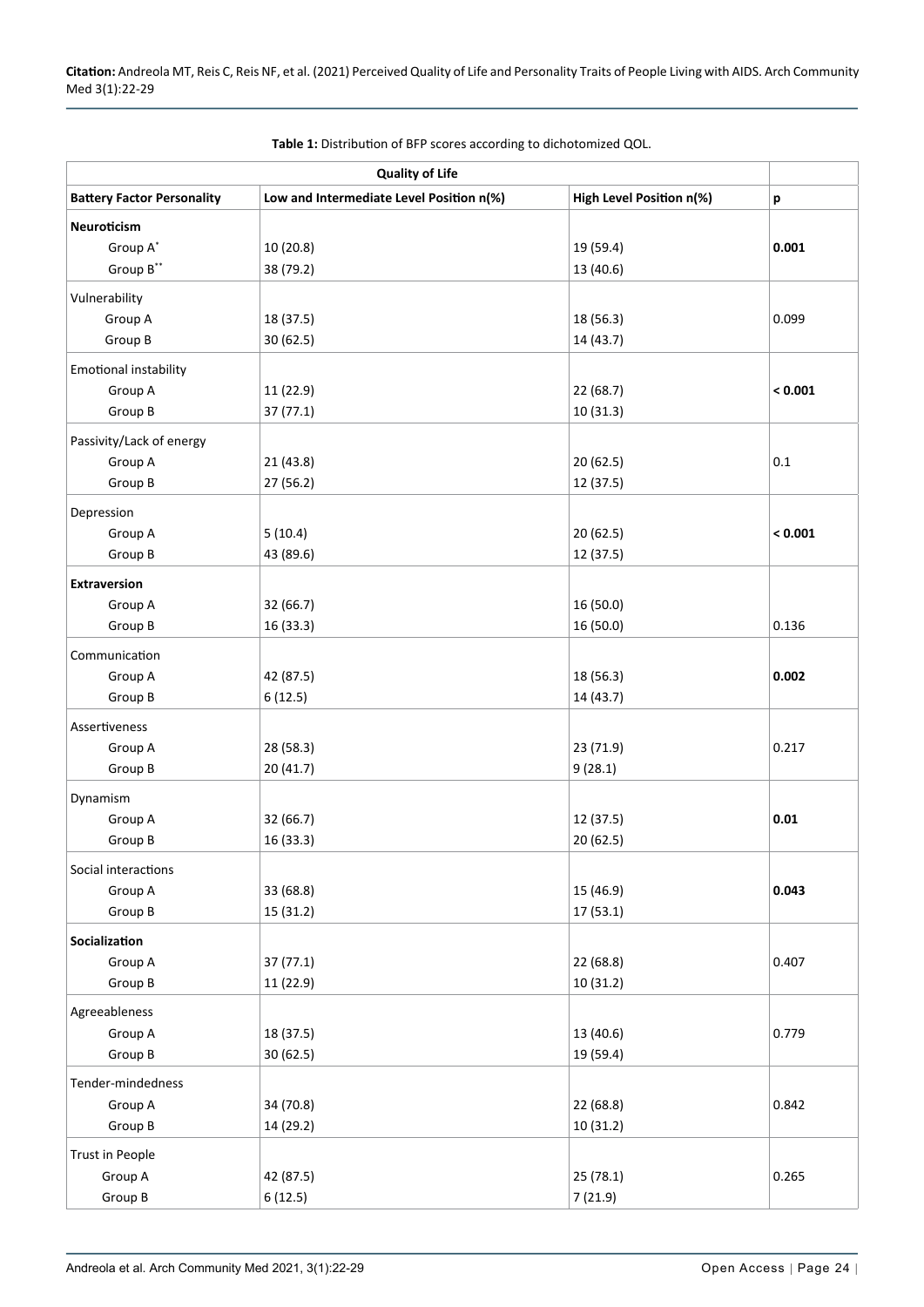**Citation:** Andreola MT, Reis C, Reis NF, et al. (2021) Perceived Quality of Life and Personality Traits of People Living with AIDS. Arch Community Med 3(1):22-29

| Achievement           |           |           |       |
|-----------------------|-----------|-----------|-------|
| Group A               | 34 (70.8) | 18 (56.3) | 0.18  |
| Group B               | 14 (29.2) | 14 (43.7) |       |
| Competence            |           |           |       |
| Group A               | 35 (72.9) | 17(53.1)  | 0.069 |
| Group B               | 13(27.1)  | 15 (46.9) |       |
| Deliberation          |           |           |       |
| Group A               | 37(77.1)  | 23 (71.9) | 0.598 |
| Group B               | 11 (22.9) | 9(28.1)   |       |
| Commitment            |           |           |       |
| Group A               | 31 (64.6) | 20(62.5)  | 0.849 |
| Group B               | 17 (35.4) | 12 (37.5) |       |
| <b>Openess</b>        |           |           |       |
| Group A               | 42 (87.5) | 26 (81.3) | 0.443 |
| Group B               | 6(12.5)   | 6(18.7)   |       |
| Openess to experience |           |           |       |
| Group A               | 42 (87.5) | 26 (81.3) | 0.443 |
| Group B               | 6(12.5)   | 6(18.7)   |       |
| Liberalism            |           |           |       |
| Group A               | 33 (68.8) | 23 (71.9) | 0.765 |
| Group B               | 15 (31.2) | 9(28.1)   |       |
| Novelty-seeking       |           |           |       |
| Group A               | 42 (87.5) | 27 (84.4) | 0.747 |
| Group B               | 6(12.5)   | 5(15.6)   |       |

\* Group A (low, very low and intermediate).

\*\*Group B (high and very high).

<span id="page-3-0"></span>**Table 2:** Distribution of the clinical, blood tests and sociodemographic variables according to dichotomized QOL and the Neuroticism domain.

|                                             | <b>Quality of Life</b>                        |                                     |       | <b>Neuroticism</b>                      |                                       |       |
|---------------------------------------------|-----------------------------------------------|-------------------------------------|-------|-----------------------------------------|---------------------------------------|-------|
| <b>Variables</b>                            | Low and Intermediate<br>Level Positions n (%) | <b>High Level</b><br>Position n (%) | p     | Low, Very Low and<br>Intermediate n (%) | <b>High and</b><br>Very High n<br>(%) | р     |
| Gender                                      |                                               |                                     |       |                                         |                                       | 0.942 |
| Female                                      | 19 (39.6)                                     | 9(28.1)                             | 0.293 | 10 (34.5)                               | 18 (35.3)                             |       |
| Male                                        | 29 (60.4)                                     | 23 (71.9)                           |       | 19 (65.5)                               | 33 (64.7)                             |       |
| Relationship                                |                                               |                                     |       |                                         |                                       |       |
| With a steady partner                       | 18 (37.5)                                     | 16 (50.0)                           | 0.268 | 13 (44.8)                               | 21(41.2)                              | 0.751 |
| Without a steady partner                    | 30(62.5)                                      | 16 (50.0)                           |       | 16 (55.2)                               | 30(58.8)                              |       |
| <b>Education level</b>                      |                                               |                                     |       |                                         |                                       |       |
| Category 1*                                 | 29(60.4)                                      | 11 (34.4)                           | 0.022 | 11 (37.9)                               | 29 (56.9)                             | 0.104 |
| Category 2**                                | 19 (39.6)                                     | 21 (65.6)                           |       | 18 (62.1)                               | 22(43.1)                              |       |
| Occupation                                  |                                               |                                     |       |                                         |                                       |       |
| Yes                                         | 32 (66.7)                                     | 14 (43.8)                           | 0.042 | 12 (41.4)                               | 34 (66.7)                             | 0.028 |
| No                                          | 16 (33.3)                                     | 18 (56.2)                           |       | 17 (58.6)                               | 17 (33.3)                             |       |
| Length of withdrawal from work <sup>#</sup> | $4.8 \pm 4.4$                                 | $7.6 \pm 5.2$                       | 0.069 | $5.1 \pm 4.0$                           | $5.9 \pm 5.0$                         | 0.634 |
| <b>Household income</b>                     |                                               |                                     |       |                                         |                                       |       |
| $>1$ MW***                                  | 33 (68.8)                                     | 27 (84.4)                           |       | 24 (82.8)                               | 36 (70.6)                             | 0.227 |
| Up to 1 MW                                  | 15 (31.2)                                     | 5(15.6)                             | 0.114 | 5(17.2)                                 | 15 (29.4)                             |       |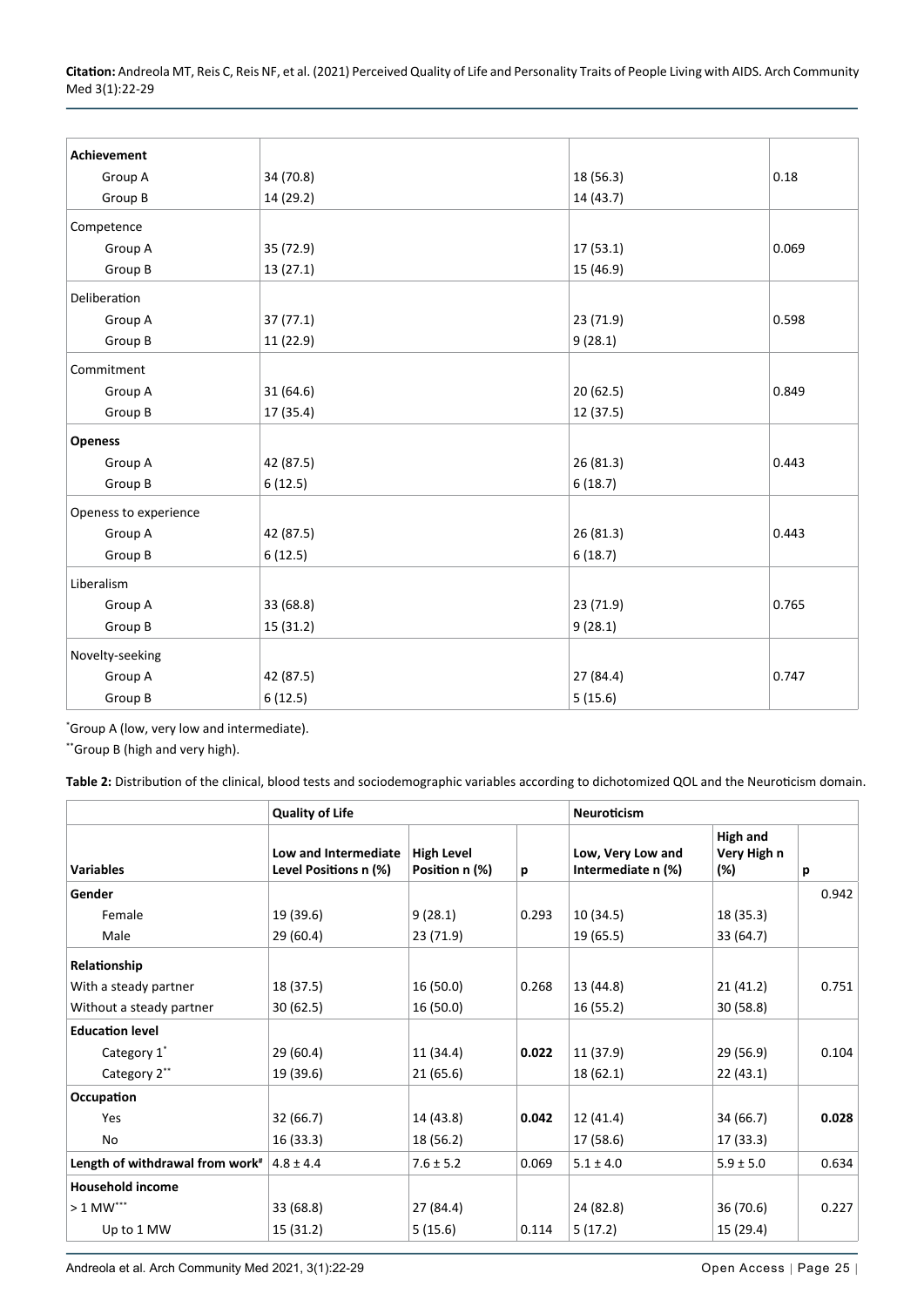**Citation:** Andreola MT, Reis C, Reis NF, et al. (2021) Perceived Quality of Life and Personality Traits of People Living with AIDS. Arch Community Med 3(1):22-29

| Time elapsed since HIV           |               |                |       |               |               |       |
|----------------------------------|---------------|----------------|-------|---------------|---------------|-------|
| diagnosis <sup>#</sup>           | $8.1 \pm 6.2$ | $11.3 \pm 7.3$ | 0.038 | $9.6 \pm 5.4$ | $9.2 \pm 7.5$ | 0.806 |
| <b>Viral load</b>                |               |                |       |               |               |       |
| Detectable                       | 16 (33.3)     | 3(9.4)         | 0.016 | 6(20.6)       | 13 (25.4)     | 0.628 |
| Undetectable                     | 32 (66.7)     | 29 (90.6)      |       | 23 (79.3)     | 38 (74.5)     |       |
| CD4+ T-Cell Count                |               |                |       |               |               |       |
| $<$ 200 cells/mm <sup>3</sup>    | 10 (20.8)     | 1(3.1)         | 0.043 | 2(6.9)        | 9 (17.6)      | 0.311 |
| $\geq$ 200 cells/mm <sup>3</sup> | 38 (79.2)     | 31 (96.9)      |       | 27 (93.1)     | 42 (82.4)     |       |
| <b>Illicit Drug Use</b>          |               |                |       |               |               |       |
| <b>Former User</b>               | 11 (22.9)     | 4(12.5)        | 0.302 | 5(17.2)       | 10 (19.6)     | 0.008 |
| No                               | 28 (58.3)     | 24 (75.0)      |       | 24 (82.8)     | 28 (54.9)     |       |
| Yes                              | 9(18.8)       | 4(12.5)        |       |               | 13(25.5)      |       |
| Comorbidity                      |               |                |       |               |               |       |
| No                               | 15 (31.3)     | 13 (40.6)      | 0.389 | 11 (37.9)     | 17 (33.3)     | 0.679 |
| Yes                              | 33 (68.7)     | 19 (59.4)      |       | 18 (62.1)     | 34 (66.7)     |       |
| <b>Hepatitis</b>                 |               |                |       |               |               |       |
| No                               | 28 (58.3)     | 19 (59.4)      | 0.926 | 15 (51.7)     | 32 (62.7)     | 0.336 |
| Yes                              | 20 (41.7)     | 13 (40.6)      |       | 14 (48.3)     | 19 (37.3)     |       |

\* Category 1 (complete or incomplete Primary School and incomplete Secondary School)

\*\*Category 2 (Secondary School and College Degree or incomplete Higher Education)

# Mean ± Standard Deviation

\*\*\*Minimum Wage (BRL 678.00).

With regard to clinical, blood tests and sociodemographic variables according to the dichotomized QOL items and dichotomized Neuroticism dimensions, association was found between poor or low perceived QOL and low educational level (p = 0.022), no occupation (p = 0.042), low CD4+ T-cell count ( $p = 0.043$ ), and detectable viral load ( $p = 0.016$ ). In addition, it was found association between high scores in the Neuroticism factor and variables such as no occupation (p = 0.028) and drug abuse ( $p = 0.008$ ) [\(Table 2](#page-3-0)).

#### **Discussion**

The findings of this study showed that the perceived QOL of people living with AIDS was prevalent in the intermediate level position. In analyzing the stages of HIV infection, Fleck [5] described that the WHOQOL-HIV scores decreased among HIV-infected people as the disease progressed, having even lower scores in the AIDS stage, associated with poorer QOL than their counterparts.

A significant association was found between QOL and education level. The data showed that less educated people tend to have poorer or lower perception of QOL than highly educated people, as reported by the literature [22-24]. Meneghetti [17] points out that people acquire a system of evaluation, of how to perceive themselves and the world in early learning stages. Consequently, subjects may develop the resources they need to cope with life and its obstacles throughout their life.

The variable "no occupation" was significantly associated with poor or low perception of QOL and had a high score in the Neuroticism factor. These findings corroborate those found by Gaspar, et al. [25] and Ferreira, Oliveira and Paniago [22] who observed that subjects who worked had higher QOL scores than those who had no occupation. Studies [26,27] suggest that a seropositive status directly affects the QOL of people living with HIV when they are on a leave of absence due to their health condition, since work provides them with a sense of existential meaning within society. Work generates financial benefits, besides providing a person with assistance and collective support, and a sense of usefulness, thus allowing ease the stress caused by the disease and stimulating psychological health and good social relations [25,28].

With regard to personality traits, the surveyed subjects with no occupation had a high level of neuroticism. The Neuroticism factor is associated with chronic level adjustment and emotional instability of individuals, reflecting a cognitive and behavioral lifestyle that may present difficulty to use adaptive and coping strategies in conflict situations [14]. Having a labor activity is important to cope with HIV-seropositive status, since occupation provides the subjects with responsibility, sense of usefulness and extension of social relations, besides keeping their mind occupied and avoiding thinking about the disease. The side effects of HAART treatment often require adjustments at work. Consequently, withdrawal and leave of absence are quite common in these cases [29]. Work is a key element in shaping the social and psychological identity of individuals, making it possible to discover and develop their skills [29]. It could be said that work provides financial resources and autonomy, builds self-esteem, and is the principle of freedom of the human being [17].

In this study, findings revealed that low CD4+ T-cell count and detectable viral load were associated with poor or low perceived QOL. Other studies have also identified that CD4+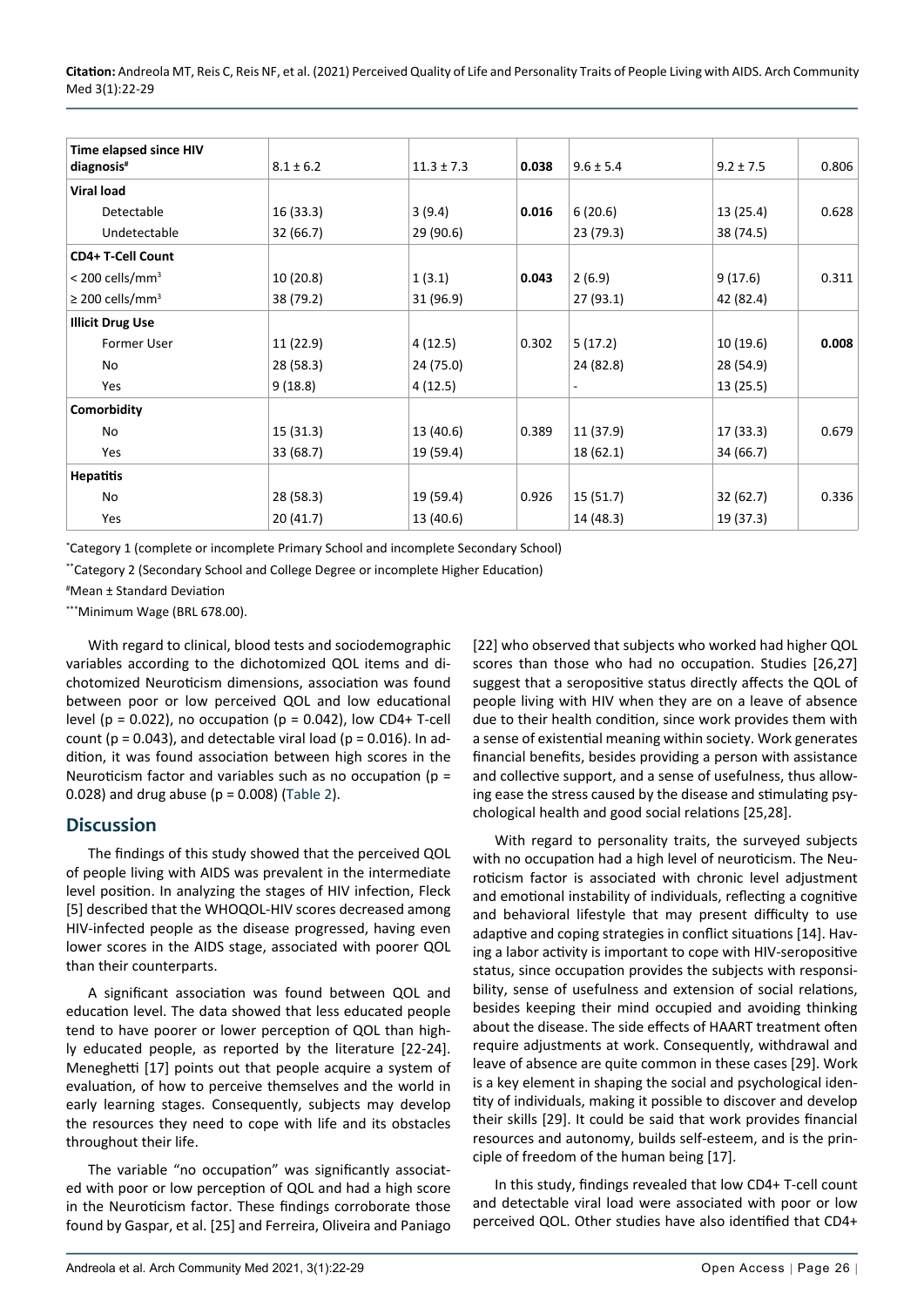T-cell count and viral load were associated with QOL [30- 32]. Ferreira, Oliveira and Paniago [22] found a significant relationship between them and the level of independence domain of QOL. Low CD4+ T-cell counts and high viral load compromise the immune system, and predispose to disease symptoms, opportunistic infections and related adverse reactions of drugs that negatively affect QOL and survival of these subjects [22,33,34]. Therefore, it is possible to verify that the physical health status may interfere with the way participants perceive QOL.

The findings showed a significant association with the use of illicit drugs and the Neuroticism factor. Similar data were found by Mohan and Bedi [35] who concluded that the Neuroticism factor is associated with drug abuse in people living with HIV/AIDS, and is related to risk behaviors. Individuals with high Neuroticism scores are more likely to experience feelings such as depression, anger, guilt and anxiety than the average for the general population. This combination of feelings can provide vulnerability to risk behaviors. Serafini and Bandeira [13] have also studied young people living with HIV and their relationship with Neuroticism. They stress that characteristics such as risk behavior, perceived by the high scores in the psychosocial disturbance factor, have acted as a factor of exposure to infection.

Analyzing the association between QOL and BFP, a significant relationship was found in the Neuroticism factor, expressing scores above average in this personality trait, leading to a poor or low perception of QOL. Neuroticism relates to individual differences and expresses how individuals experience negative emotions (grief, anguish, suffering, among others), and cognitive and behavioral lifestyles that emerge from these experiences. They present difficulty tolerating frustration caused by unfulfilled desires [12,14,36].

Penedo, et al. [37] studied the relationship between personality traits and QOL in people living with HIV, and identified that high scores on the Neuroticism factor were significantly associated with poor or low perception of QOL. With regard to the role of personality and QOL in people living with HIV, the results showed that Neuroticism was associated with poor or low perception of QOL among men who have sex with men and injecting drug users [38].

In a study conducted in Brazil with young people living with HIV, findings revealed high levels of Neuroticism, in particular regarding the depression facet, such as the feeling of loneliness, low expectations about the future and lack of goals in life [13]. In this study, the Neuroticism factor was shown to be significantly associated with the emotional instability and depression facets. The emotional instability facet reveals characteristics of mood swings and difficulty controlling negative emotions, tending to make hasty decisions quite often, besides having low tolerance to frustration [12,14]. The depression facet assesses the standards of interpretation that people have in relation to the events that occur in their lives. Individuals with high scores on this facet tend to report feelings of pessimism, monotonous and unexciting life, loneliness and lack of goals or negative expectations about the future, considering themselves unable to cope with everyday difficulties [14].

A search conducted by Serafini and Bandeira [13] found high levels of Neuroticism in the depression facet. According to Castanha, et al. [26] AIDS is anchored in psych affective diseases, depression being considered a key element associated with the disease, due to the high scores in this facet observed in people living with HIV. There is significant evidence in the literature that depression symptoms interfere with psychophysical functioning, affecting multiple domains of QOL assessment. The state of depression is considered one of the strongest predictors of poor QOL in people living with HIV [5].

This finding corroborates the understanding that depression is prior to infection in people living with HIV/AIDS, which is resulting from the personality structure of the individuals and the environment in which they live [39]. According to Meneghetti [17], depression has an important role because it precedes chronic diseases. According to this author, depression is the deprivation of an instinct that has not been identified, approved and lived in its legitimate value as a life instinct. Therefore, it is a vital basic impulse that was blocked. There is not the lack of energy, it is exactly the opposite. The person feels energy, but does not know how to express it formally, and therefore, this feeling consumes, afflicts and sickens the subject. In this sense, this instinct deprivation is due to an upbringing that did not consent to the development and exposure of primary instincts such as aggression, sexuality, individuality and pride. The loss of balance to give flow to the instincts may result in depressive states over the years.

The emotional, cognitive and behavioral aspects regarding the state of emotional instability and depression are dimensions that influence the perception of QOL. Despite not having used a specific instrument to identify symptoms of depression in this study, the data suggest that the participants tended to use passive coping strategies, rather than using more strategies that are active in adverse situations, which was also due to a more pessimistic perception.

On Extraversion domain, low scores on communication and social interactions tended towards an association with a poor or low perception level of QOL. Studies regarding the psychosocial aspects (prejudice, segregation and stigma) in people living with HIV/AIDS stress that they can influence and guide the conduct of these people [18,25,40]. Isolation is common, arising from the fear of social prejudice [17,26]. Furthermore, this self-exile can be interpreted as an attitude of escape from social living in order to forget their health condition [41,42]. In the face of social exclusion, the person may use defensive strategies, based on the fear of death [40], or rejection [17], thus resulting in social death [42].

The high scores in the Neuroticism domain indicate a tendency towards shyness, passivity, and social isolation, and are related to how people copy with social exclusion. These psychological attitudes are related to external situations (social prejudice), as well as endogenous situations (personality traits), which directly interfere with people's perception of QOL, in the way they perceive themselves and relate to the surrounding world. Social exclusion may result in the impoverishment of social relations, including distrust, hostility, as well as depressive, anxious and confused attitudes.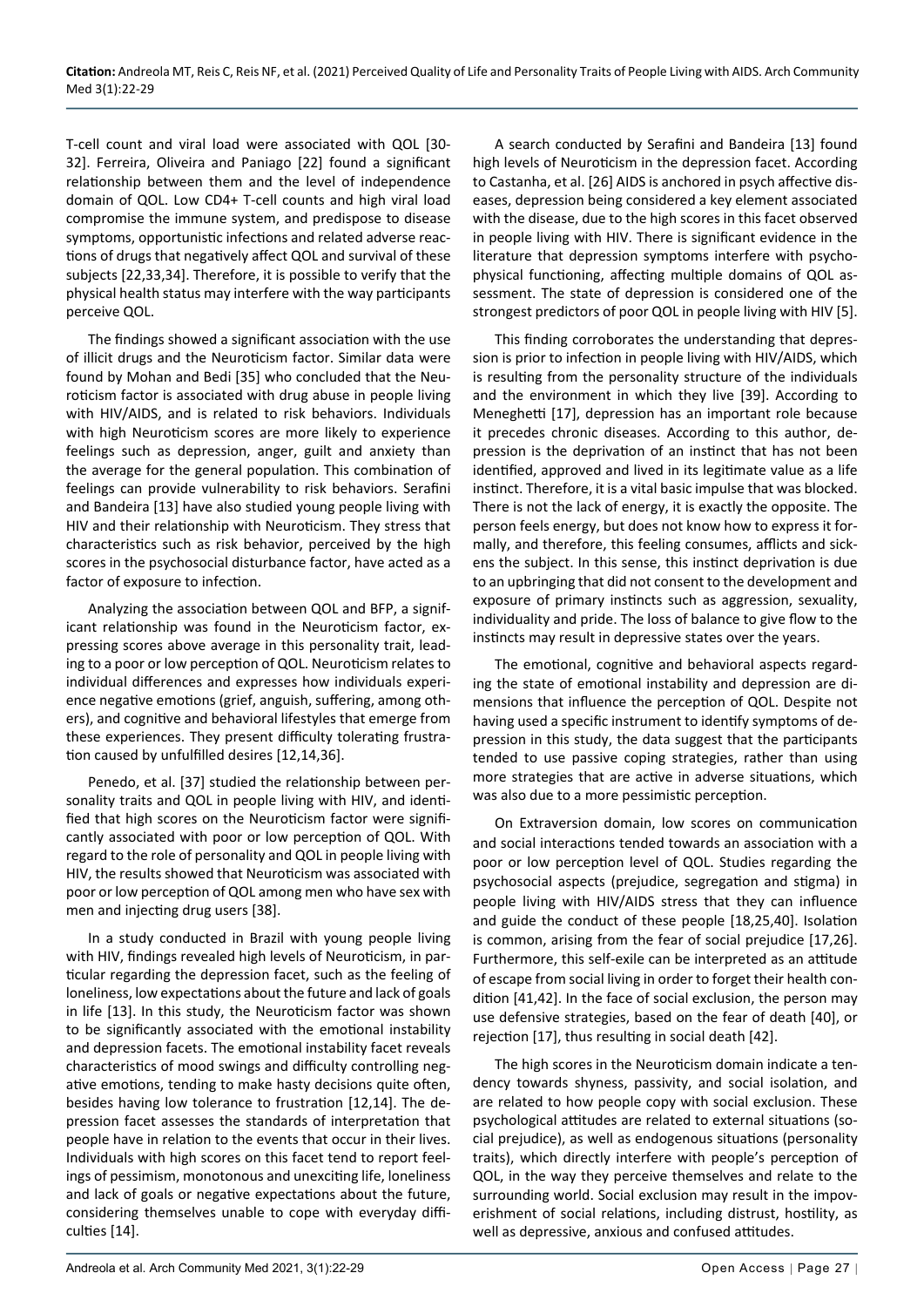The high scores of the surveyed subjects in the Neuroticism domain reveal a dimension of personality that refers to a chronic condition of irritability, tending to interact improperly in the social relationships, in a rigid or constricted way [14,43]. This state represents a tensed self, which interferes with the willpower and action in response to internal and external stimuli.

According to França [40] and Souto [18] people living with HIV/AIDS often tend to build self-prejudice concept, expressing a victim mentality, blaming the group for social exclusion, which indicates a mental structure in an attempt to justify a person's relationship with himself, establishing behavioral and cognitive structures in order to adapt to the condition that the disease situation requires. The behavioral attitudes, according the authors can be expressed through irreverence, religiosity, challenge traditions, the right to pity, as well as feigned indifference. People living with chronic diseases, especially AIDS, alcohol and substance abuse, generally state that they are in this situation through no fault of their own, but rather of society, traders, institutions, and families [17,18,44].

With regard to HIV infection and personality traits, Ader, Cohen and Felten [45] raise some ticklish questions: Why can the social environment determine the individual response to infectious disease? Why do latent viruses give rise to disease manifested under stressful circumstances for the infected organism? Or why, when exposed to the same infectious agents, only some individuals get sick? Ulla and Remor [46] conclude that the relationship between psychological factors and immune changes that would lead to a condition more susceptible to pathogens are crucial for people living with HIV, because it would trigger a faster viral progression. AIDS is associated with lifestyle, according to Meneghetti [19].

#### **Conclusions**

Considering that QOL perception is expressed in terms of satisfaction, happiness and achievement striving, it can be inferred that to improve health-related QOL perception it is important to stimulate the need to reduce the gap between expectations and achievements. The internal aspects that relate to personality are fundamental factors to be evaluated and, consequently, the lifestyle of people living with AIDS as well.

The findings of this study demonstrated that there was a significant association between perceived QOL and personality traits of people living with AIDS. This association was evident in relation to the high scores in the Neuroticism domain, out of which the state of emotional instability and depression significantly interfere with poor or low QOL perception.

The prevalence of emotional instability and depression indicates the need for psychological care. Psychotherapeutic counseling could provide people with a re-assessment of personality structures that characterize their lifestyle. More humane and effective medical care is required to treat the person as a whole, body and mind.

## **Conflict of Interests**

The author(s) declare no potential conflicts of interest

with respect to the research, authorship, and/or publication of this article.

## **Funding**

The author(s) received no financial support for the research, authorship, and/or publication of this article.

#### **References**

- 1. <https://www.unaids.org/en/resources/fact-sheet>
- 2. [http://www.aids.gov.br/pt-br/pub/2019/boletim-epidemiologi](http://www.aids.gov.br/pt-br/pub/2019/boletim-epidemiologico-de-hivaids-2019)[co-de-hivaids-2019](http://www.aids.gov.br/pt-br/pub/2019/boletim-epidemiologico-de-hivaids-2019)
- 3. [Marins JRP, Jamal LF, Chen SY, et al. \(2003\) Dramatic improve](https://pubmed.ncbi.nlm.nih.gov/12853750/)[ment in survival among adult Brazilian AIDS patients. AIDS 17:](https://pubmed.ncbi.nlm.nih.gov/12853750/)  [1675-1682.](https://pubmed.ncbi.nlm.nih.gov/12853750/)
- 4. [Wu AW \(2000\) Quality of life assessment comes of age in the era](https://pubmed.ncbi.nlm.nih.gov/10930161/)  [of highly active antiretroviral therapy. AIDS 14: 1449-1451.](https://pubmed.ncbi.nlm.nih.gov/10930161/)
- 5. [Fleck MPA \(2008\) A avaliação da qualidade de vida: Guia para](http://www.scielo.br/scielo.php?script=sci_arttext&pid=S1413-81232009000600040&lng=pt&tlng=pt)  [profissionais da saúde. Porto Alegre: Artmed, 228.](http://www.scielo.br/scielo.php?script=sci_arttext&pid=S1413-81232009000600040&lng=pt&tlng=pt)
- 6. [Panzini RG, Rocha NS, Bandeira DR, et al. \(2007\) Qualidade de vida e](http://www.scielo.br/scielo.php?script=sci_arttext&pid=S0101-60832007000700014)  [espiritualidade. Arch Clin Psychiatry \(São Paulo\) 34: 105-115.](http://www.scielo.br/scielo.php?script=sci_arttext&pid=S0101-60832007000700014)
- 7. [Seidl EMF, Zannon CML, Tróccoli BT \(2005\) Pessoas vivendo com](https://www.scielo.br/scielo.php?script=sci_abstract&pid=S0102-79722005000200006&lng=en&nrm=iso&tlng=pt)  [HIV/AIDS: Enfrentamento, suporte social e qualidade de vida.](https://www.scielo.br/scielo.php?script=sci_abstract&pid=S0102-79722005000200006&lng=en&nrm=iso&tlng=pt)  [Psicol Reflexão e Crítica 18: 188-195.](https://www.scielo.br/scielo.php?script=sci_abstract&pid=S0102-79722005000200006&lng=en&nrm=iso&tlng=pt)
- 8. [\(1993\) Study protocol for the World Health Organization project](https://pubmed.ncbi.nlm.nih.gov/8518769/)  [to develop a quality of life assessment instrument \(WHOQOL\).](https://pubmed.ncbi.nlm.nih.gov/8518769/)  [Qual Life Res 2: 153-159.](https://pubmed.ncbi.nlm.nih.gov/8518769/)
- 9. [Calman KC \(1984\) Quality of life in cancer patients--an hypothe](https://pubmed.ncbi.nlm.nih.gov/6334159/)[sis. J Med Ethics 10: 124-127.](https://pubmed.ncbi.nlm.nih.gov/6334159/)
- 10. [Geocze L, Mucci S, Marco DMA, et al. \(2010\) Qualidade de vida](https://www.scielo.br/scielo.php?script=sci_arttext&pid=S0034-89102010000400019)  [e adesão ao tratamento anti-retroviral de pacientes portadores](https://www.scielo.br/scielo.php?script=sci_arttext&pid=S0034-89102010000400019)  [de HIV. Rev Saude Publica 44: 743-749.](https://www.scielo.br/scielo.php?script=sci_arttext&pid=S0034-89102010000400019)
- 11. [Reis RK, Haas VJ, Santos CBD, et al. \(2011\) Symptoms of depres](https://pubmed.ncbi.nlm.nih.gov/21876938/)[sion and quality of life of people living with HIV/AIDS. Rev Lat Am](https://pubmed.ncbi.nlm.nih.gov/21876938/)  [Enfermagem 19: 874-881.](https://pubmed.ncbi.nlm.nih.gov/21876938/)
- 12. [Nunes CH, Hutz CS, Giacomoni CH \(2009\) Associação entre bem](http://pepsic.bvsalud.org/scielo.php?script=sci_arttext&pid=S1677-04712009000100009)  [estar subjetivo e personalidade no modelo dos cinco grandes fa](http://pepsic.bvsalud.org/scielo.php?script=sci_arttext&pid=S1677-04712009000100009)[tores. Avaliação Psicológica 8: 99-108.](http://pepsic.bvsalud.org/scielo.php?script=sci_arttext&pid=S1677-04712009000100009)
- 13. [Serafini AJ, Bandeira DR \(2009\) Jovens vivendo com HIV/AIDS: A](https://www.scielo.br/scielo.php?script=sci_arttext&pid=S0101-81082009000100010)  [influência da rede de relações, do coping e do neuroticismo so](https://www.scielo.br/scielo.php?script=sci_arttext&pid=S0101-81082009000100010)[bre a satisfação de vida. Rev Psiquiatr do Rio Gd do Sul 31: 51-59.](https://www.scielo.br/scielo.php?script=sci_arttext&pid=S0101-81082009000100010)
- 14. Nunes CHSS, Hutz CS, Nunes MFO (2010) Battery factor personality (BFP): Handbook. (1<sup>st</sup> edn), Casa do Psicólogo, São Paulo.
- 15. Meneghetti A (2004) Ontopsychology handbook. Psicologica Editrice, Rome.
- 16. Meneghetti A (1999) La nascita dell''io. Psicologica Editrice, Rome.
- 17. Meneghetti A (2006) Cliical ontopsychology. Psicologica Editrice, Rome.
- 18. Souto BGA (2008) Psycho-social reflections around the HIV infected person. J Brazilian Soc Intern Med 6: 115-122.
- 19. Meneghetti A (2008) La psicosomatica nell'ottica ontopsicologica. Psicologica Editrice, Rome.
- 20. [Zimpel RR, Fleck MP \(2007\) Quality of life in HIV-positive Brazil](https://pubmed.ncbi.nlm.nih.gov/17712697/)[ians: Application and validation of the WHOQOL-HIV, Brazilian](https://pubmed.ncbi.nlm.nih.gov/17712697/)  [version. AIDS Care 19: 923-930.](https://pubmed.ncbi.nlm.nih.gov/17712697/)